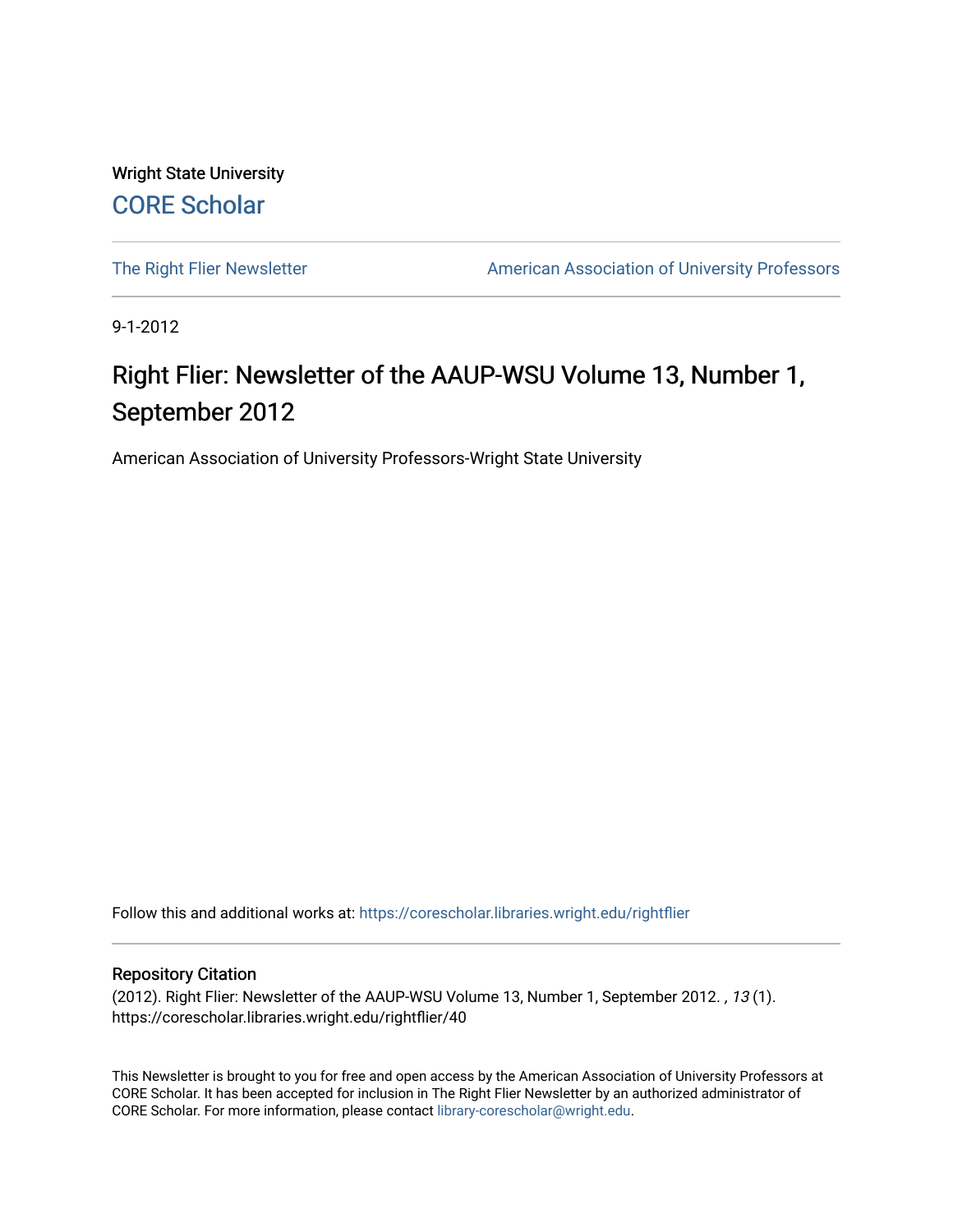# **The Right Flier**

#### **AAUP-Wright State University**

**Volume 13, Number 1** 

**Editors: Marty Kich and Linda Farmer** 

**VOTE! VOTE! VOTE! VOTE! VOTE! VOTE! VOTE! VOTE! VOTE! VOTE! VOTE! VOTE!**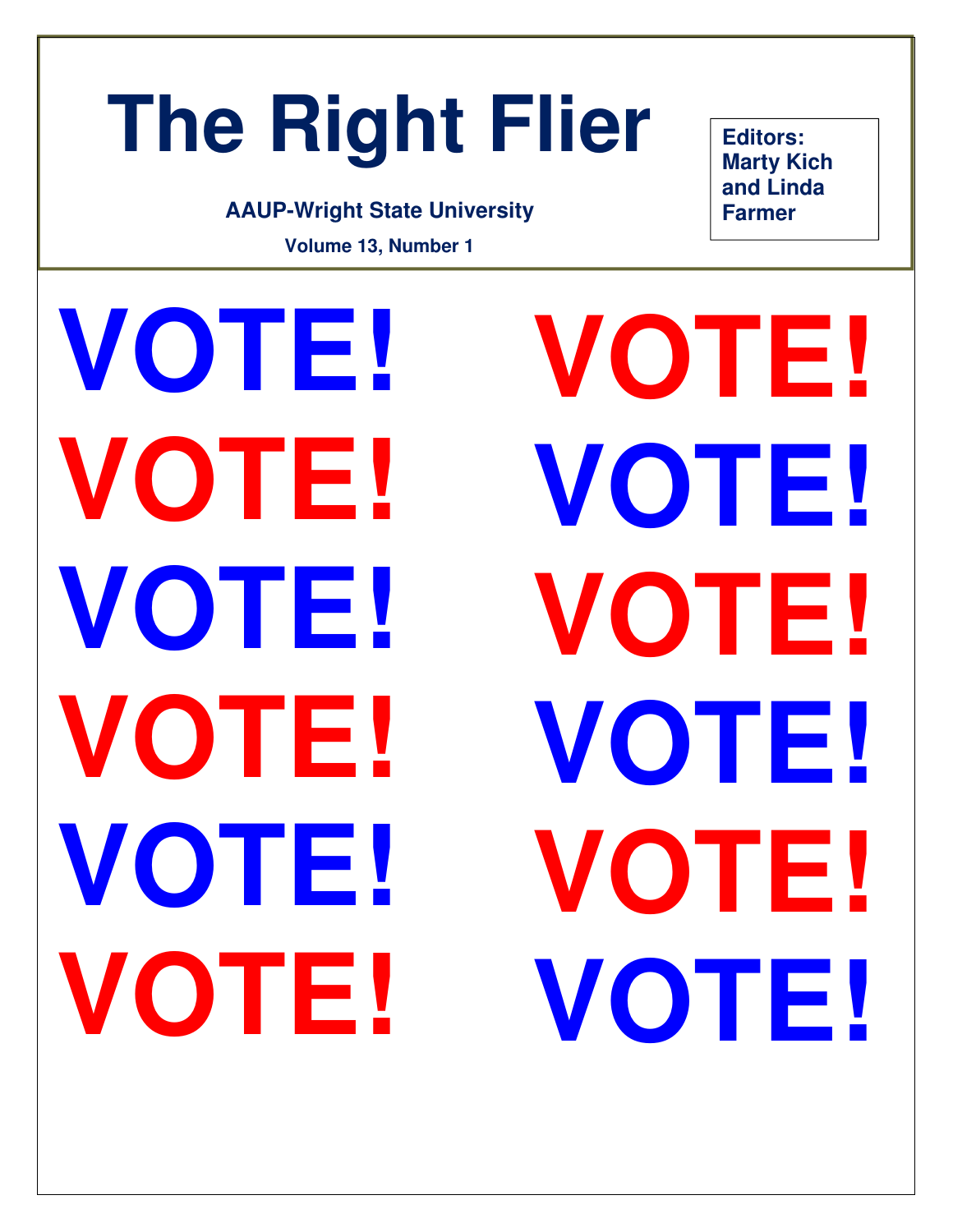## **Barrack Obama**

### **Higher Education**

- Believes that the rising costs of postsecondary education need to be constrained, but recognizes that the decreases in state support for public colleges and universities and in federal aid to students have been major factors in increasing costs to students.
- Has attempted to provide incentives to post-secondary institutions that constrain costs and that institute innovations to pedagogy.
- Has set a goal to increase the numbers of both associate and baccalaureate degrees to prepare graduates to compete in an increasingly fluid and rapidly innovative economy—and to provide funding to support such increases.
- **Seeks to increase other post-secondary** training to prepare workers for available jobs--and to provide funding to support such increases.
- In response to several Congressional studies very critical of the way in which forprofit colleges and universities have been operating, has supported tighter regulations on how much of the institutions' overall revenues can be derived from federal student aid, on how those institutions recruit students, and on how the institutions' accountability for high administrative compensation and abysmal degreecompletion rates and job-placement can be improved.
- Has pledged to increase funding for research in science and technology and to provide incentives for colleges and universities to partner with private industries to drive innovation.

## **Mitt Romney**

#### **Higher Education**

- Believes that public universities operate in inherently inefficient ways and that a reduction in the cost of higher education can be achieved by reigning in fixed costs, with the salaries and workloads of tenured faculty warranting special mention.
- Believes that tuition can be capped even while public support for colleges and universities is being reduced.
- Has praised the for-profit model in postsecondary education and would relax regulations governing how for-profit colleges and universities operate. (His chief advisor on higher education is William D. Hansen, a major lobbyist for the for-profit institutions, including the Apollo Group that operates the University of Phoenix.)
- Favors expansion of the competency-based educational models provided by the Western Governors University and for-profit "educational providers" such as Pearson, with remedial courses now offered primarily by community colleges and the generaleducation courses at the core of most baccalaureate programs ultimately being outsourced to private "providers."
- **Favors increased linkages between** university research and direct economic applications.
- Has indicated that programs in the humanities and social sciences should be re-evaluated so that their funding reflects their graduates' job placement and subsequent incomes.
- Believes that conflicts of interest created by "social" research sponsored by private corporations and corporate leaders have been greatly over-stated.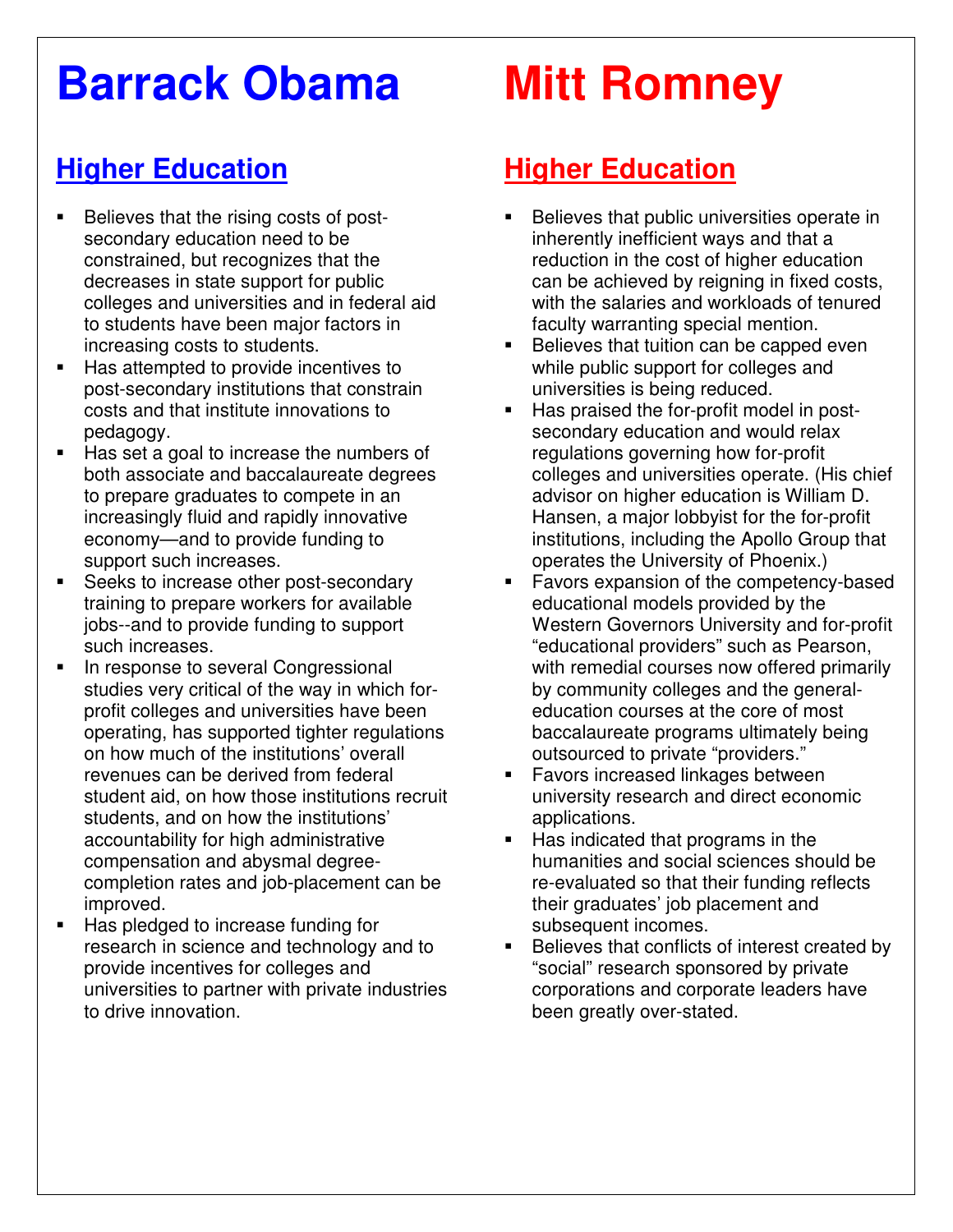- Has instituted a "direct loan" program, having the federal government administer the student loans that it guarantees and eliminating the practice of having those loans administered by private banks.
- Has increased funding for Pell grants and several other programs that provide financial aid to needy students.
- **Believes that a system of higher education** that, in effect, is unavailable to large segments of the population will reduce socio-economic mobility and economic growth.

### **Public Employees**

- Has asserted general support for the collective-bargaining rights of all workers, in both the private and the public sectors, but has been very guarded in his public support for public employees whose collectivebargaining rights have been attacked at the state level.
- Believes that public employees need to make some concessions on salaries and benefits, in particular to insure the longterm viability of their pensions.
- **Provided funding to the states to maintain** the services provided by more than a halfmillion teachers, police officers, firefighters, and other public employees during the worst of the recession.
- Has proposed additional funding to restore lost positions in education and public services.
- Has proposed funding to support the hiring of 100,000 additional math and science teachers.
- Has repeatedly stated that post-secondary education is clearly not for everyone—that it is a costly mistake to increase access to students who cannot compete successfully for admission to more selective institutions.
- **Proposes to eliminate the "direct loan"** program introduced by the Obama administration and to re-introduce the practice of having federally guaranteed loans provided through private banks.
- **Proposes to tighten the eligibility** requirements for Pell grants.
- Would eliminate the Supplemental Educational Opportunity Grants, currently providing needy students with up to \$4,000 per academic year.

#### **Public Employees**

- Has repeatedly stated that public employees should not have collectivebargaining rights.
- **Has repeatedly stated that the impact of** cuts in state and local and local funding for teachers, police officers, firefighters, and other public employees has been exaggerated
- Believes that public employment at all levels is far too high and that deeper cuts can be made without creating any critical decline in public services.
- **Believes that the excessive salaries,** benefits, and pensions of public employees have been one of the major factors in state budget deficits.
- **Believes that, wherever possible, services** provided by public employees should be shifted to private contractors.
- **Favors privatization of economic** development offices, prisons, and social service agencies.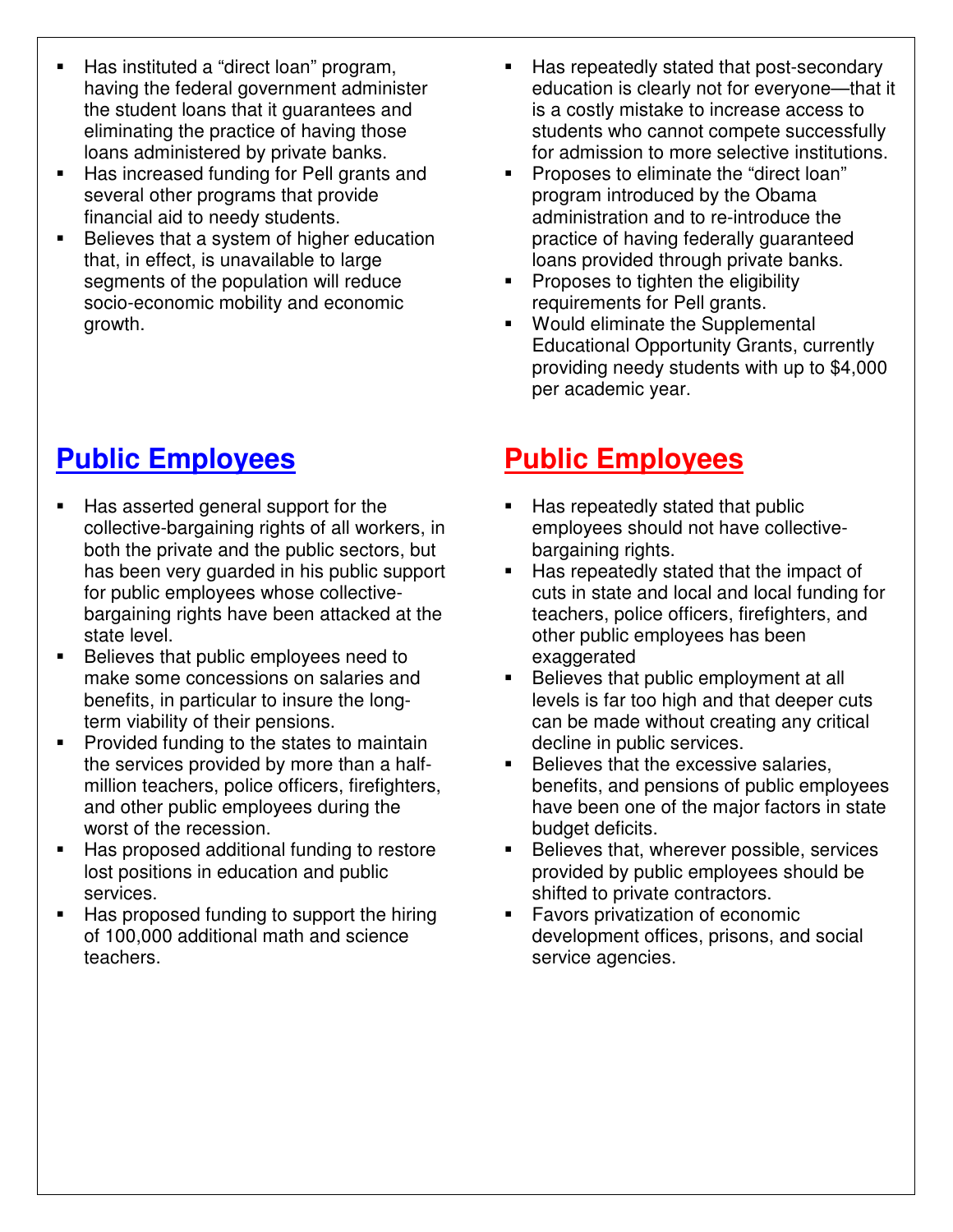#### **Labor Unions**

- When the Republican majority in the House of Representatives would not consider nominees for vacant positions on the National Labor Relations Board (NLRB) and tried to convince a GOP member of the board to resign to eliminate a quorum and prevent the NLRB from functioning, made mid-term appointments to the vacant positions.
- Proposed a new rule that, if adopted, would result in quicker and fairer elections by discouraging unnecessary and timeconsuming litigation.
- Overruled a 2007 NLRB decision that interfered with voluntary recognition by requiring employers to post "Dana notices" informing workers they could file a decertification petition during a 45- day period following recognition.
- Issued a rule requiring employers to post a notice in their workplaces informing workers of their rights under the National Labor Relations Act.

#### **Economy, Taxes, Healthcare**

- Believes in a middle-out economic model, in which the increasing prosperity of the middle-class stimulates economic growth and drives upward mobility for all classes.
- Has proposed the American Jobs Act, additional funding of jobs programs to improve infrastructure—roads and bridges, rail, airports, the electrical grid, and school buildings.
- **Interceded in the crisis faced by General** Motors and Chrysler during the economic collapse and, when sufficient loans were not made available by private banks, provided federal loans to keep the companies solvent. Prevented the loss of between 850,000 and 1,000,000 jobs in auto manufacturing. Many of those jobs were with parts suppliers, whose failures

#### **Labor Unions**

- Wants to insure that workers have a "secret ballot" (Something they already have,
- of course, but this is coded language for opposing the Employee Free Choice
- Act).
- Will fight for right-to-work laws.
- Will oppose "card check."
- **Will limit the powers of the National Labor** Relations Board.
- Will end preference for unionized companies in government contracting.
- **Will end project labor agreements.**
- Will fight to repeal the Davis-Bacon Act,
- projects. Will prevent unions from being able to spend member dues on political activity without the express approval of each of the individual members.

#### **Economy, Taxes, Healthcare**

- Believes in top-down economic model, in which the prosperity of the most affluent inevitably creates increased job opportunities for the middle-class, the working class, and the working-poor.
- Believes that publicly funded "jobs programs" are a waste of taxpayers' money.
- Has asserted repeatedly that the "bailout" of the auto industry was a mistake and that the federal government should have allowed market forces to run their course. Has insisted that the private loans to General Motors and Chrysler would have ultimately materialized.
- Likewise, has complained that legislation such as Dodd-Frank have insured that banks have remained too large to fail, while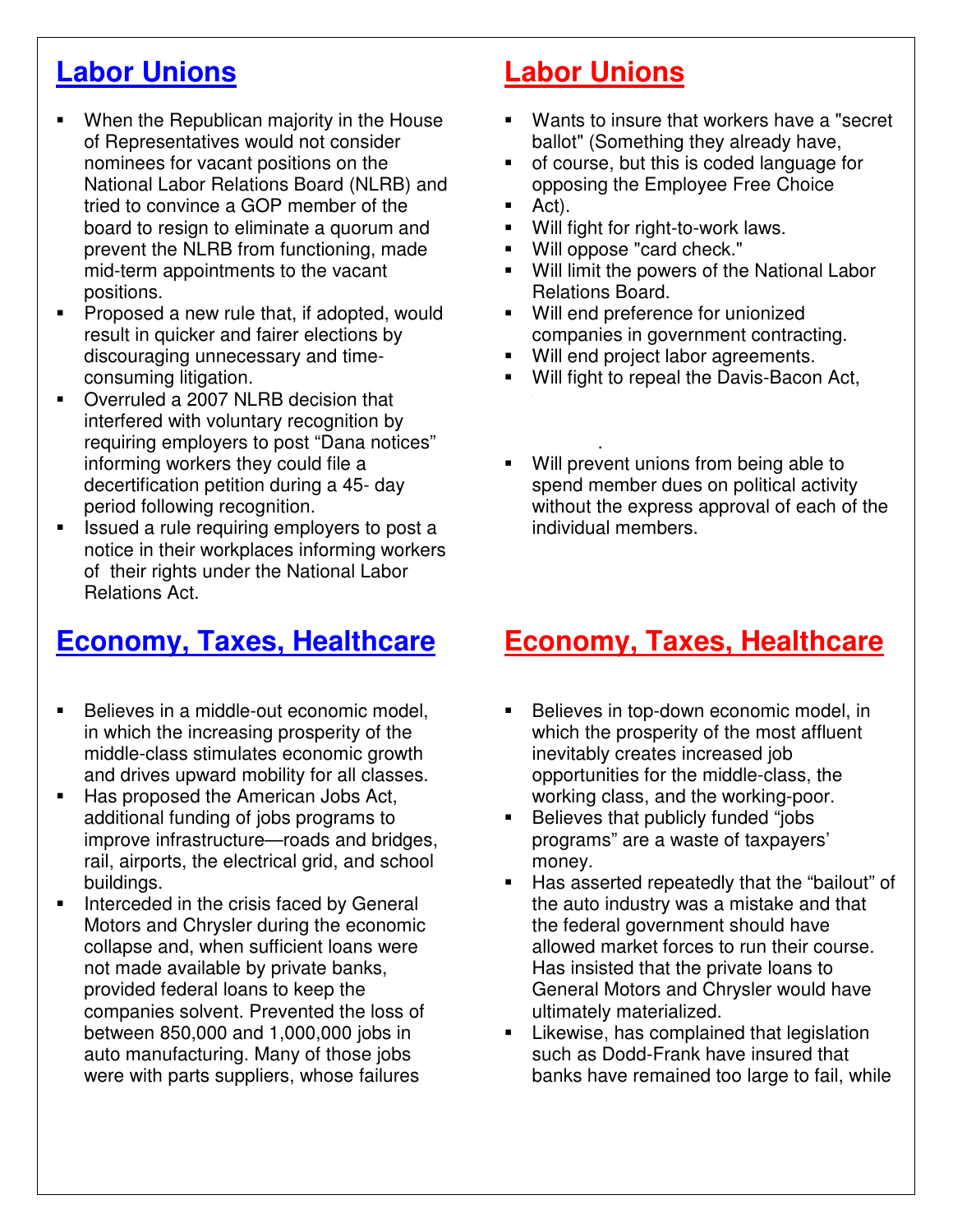would have been disastrous for Ford and the foreign auto manufacturers with plants in the U.S.

- Has supported Dodd-Frank and other efforts to provide stricter regulation of the major banks and Wall Street investment firms, attempting to discourage reckless profit-seeking and to insure that if they do make disastrous business decisions, the broader economic effects of those decisions are mitigated.
- With major results, has promoted the development of domestic fossil fuel resources, but has limited the exploitation of those resources on environmentally fragile public lands.
- Has made substantial public investments in alternative energy sources, and has defended those investments, pointing out that only three of the thirty-six companies that have received major federal research and development grants have failed (with Solyndra being the most notable of those three failures).
- Has pursued and signed trade agreements with other nations to increase American exports and improve our balance of trade, but has filed complaints against trading partners, most notably China, that have not competed fairly.
- Has proposed tax incentives for companies that keep jobs in the U.S. or that return jobs to the U.S. from overseas.
- Has proposed a 3% to 3.5% increase in the federal taxes paid by those earning \$250,000 or more per year, returning those tax rates to what they were during the Clinton presidency. As a brake on increasing income inequality, would, however, preserve the Bush tax cuts for those earning less than \$250,000 per year.
- Has proposed that the federal deficit be brought under control through a combination of modest tax increases on the most affluent and selective cuts in spending that have minimal economic impact.
- Has proposed cuts in "corporate welfare," most notably in the multi-billion-dollar

also arguing that regulations of those banks and Wall Street investment houses ought to be reduced to allow them to make loans and investments more freely and thereby stimulate economic growth.

- **Believes that increased and less regulated** domestic energy production, in particular on public lands, and the construction of the Keystone XL pipeline will provide major increases in private-sector employment.
- Has criticized the public investments in alternative energy as ill-conceived and wasteful, citing the bankruptcy of firms such as Solyndra and claiming that such failures have been the norm.
- $\blacksquare$  Has given lip service to cuts in the subsides paid to energy and agricultural conglomerates, but always couches those statements in observations about other equally or more substantial examples of wasteful spending—suggesting that cutting the corporate subsidies will not be a priority for him
- Has spoken a great deal about the need for a tougher stance against countries with unfair trade policies, but in his private sector experience, created a model on how to exploit the details of trade and tax policies to maximize profits for investors. In his early years at Bain, had some notable successes (such as with Staples) in rescuing struggling companies while still producing profits for his investors. But in his later years at Bain, those "rescues" became very few and far between, supporting the charge that he engaged in "vulture capitalism." Most companies in which Bain invested over those years were leveraged for great profits at the cost of overloading them with unsupportable debt, and most failed within several years of Bain's selling off its interests.
- Has opposed linking tax incentives to corporate employment practices, insisting that the marketplace will compel corporations to make the "right choices" because those choices will ultimately create the most sustained and sustainable profits.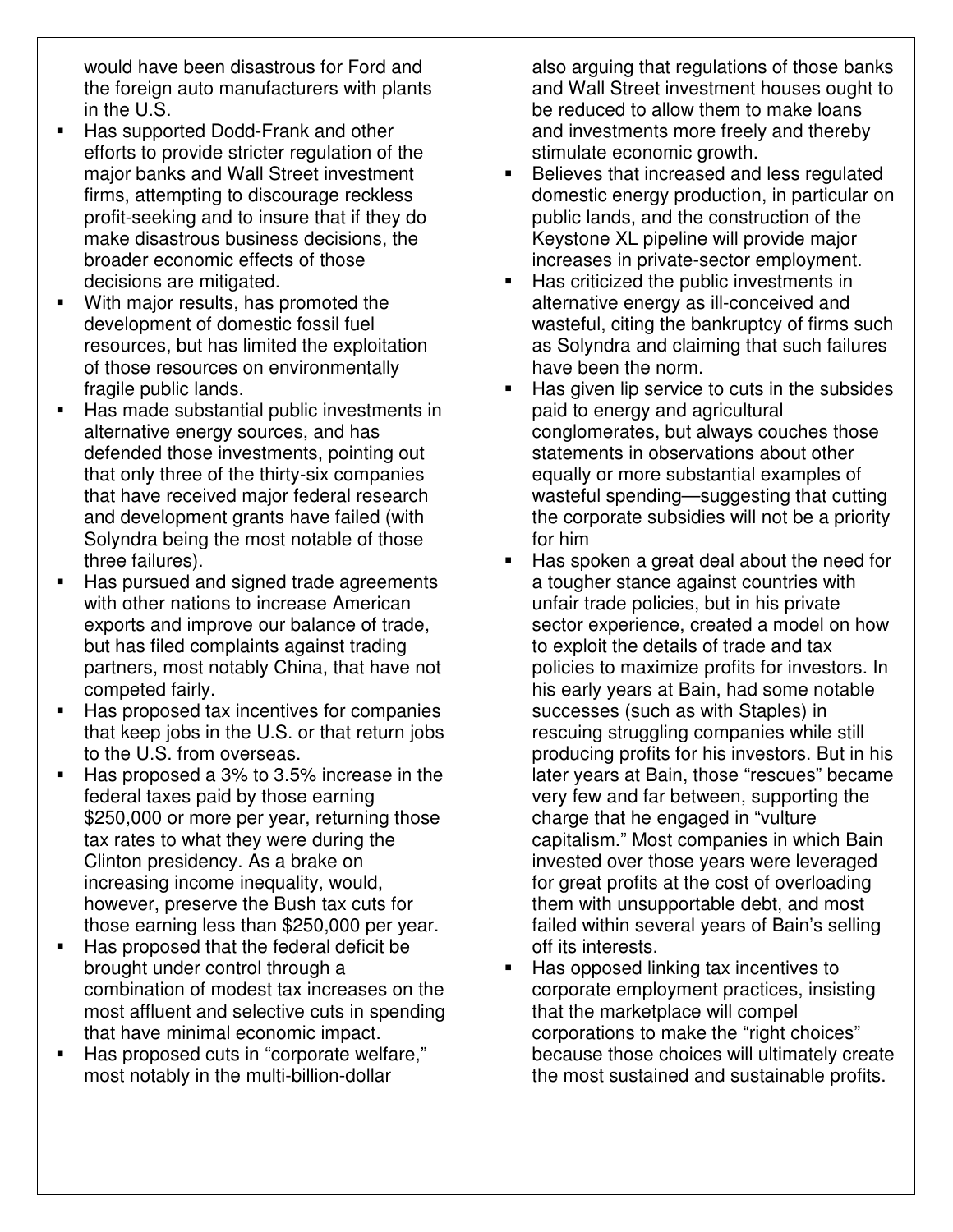subsidies being provided to major energy and agricultural conglomerates.

- Has proposed selective, targeted cuts to defense spending, arguing that it is neither rational nor feasible for the U.S. to be spending as much on defense as the nations with the next seventeen largest militaries, combined. Has pointed out that the spending on the wars in Iraq and Afghanistan has been budgetarily separated from other defense spending, so that domestic reinvestments of the savings achieved from the de-escalation of those wars is not tantamount to a decrease in any other defense spending. Has not pointed out that the massive expenditures on defense do not include some equally massive expenditures on "homeland security" over the last decade.
- Has pointed to the Affordable Care Act— "Obamacare"—as his major domestic policy achievement. Has asserted that unchecked increases in health-care costs have become the major impediment to sustained economic growth. Reducing the number of people without health-care coverage will reduce the costs of the treatment of the uninsured—both in the sense of passing less of those costs onto those who are insured and in the sense that the greater availability of health coverage will encourage more preventative care. Has provided substantial tax incentives to businesses and individuals to encourage their purchase of coverage from private insurers or their participation in new healthinsurance pools—that is, providing incentives for people to comply with the "individual mandate," meaning that they assume personal responsibility for their coverage within a system that insures that 85% of their premiums must be expended on health care or the insurer will owe the group a rebate. Has reduced the strain on Medicaid—and the states—by mandating that no one can be denied health-care coverage because of pre-existing conditions or because of some arbitrary cap on benefits.
- Has insisted that any increase in taxes on the most affluent (whether defined as the top 1%, 2%, 3%, 5% or 10%) will cause an economic downturn. Intends, essentially, to move toward a "flat income tax," with caps placed on deductions that most economists have concluded will inevitably decrease the proportion of incomes paid as taxes by the most affluent and increase the proportion of income paid as taxes by everyone else.
- Believes that the federal deficit is the greatest impediment to American economic growth, but proposes to reduce that deficit entirely through cuts to domestic programs, ignoring the manifold evidence that cuts in such programs inevitably involve cuts in discretionary spending and in public employment and act as a major drag on economic growth.
- Not only opposes any cuts in defense spending, but is proposing huge increases in defense spending. Given that we are now supplying 75% of the weapons sold worldwide, this stance may, indeed, be economically sound—if one ignores that it violates all of the principles ostensibly underlying his other economic positions.
- Has expressed vociferous opposition to "Obamacare," claiming that even though it is based largely on the "Romneycare" legislation that he sponsored as governor of Massachusetts, he would allow the individual states to decide whether or not to adopt such a healthcare program. Has proposed few firm alternatives to "Obamacare," except for allowing insurance companies to sell policies across state lines—ignoring that most insurance regulation is enforced at the state level and so there are very limited mechanisms for preventing or addressing abuses by out-ofstate insurers. Has lately expressed firm support for popular features of the legislation, most notably the access to insurance by those with pre-existing conditions—as long as they maintain close to continuous insurance coverage. Anyone who has already been denied coverage due to a pre-existing condition is still out of luck.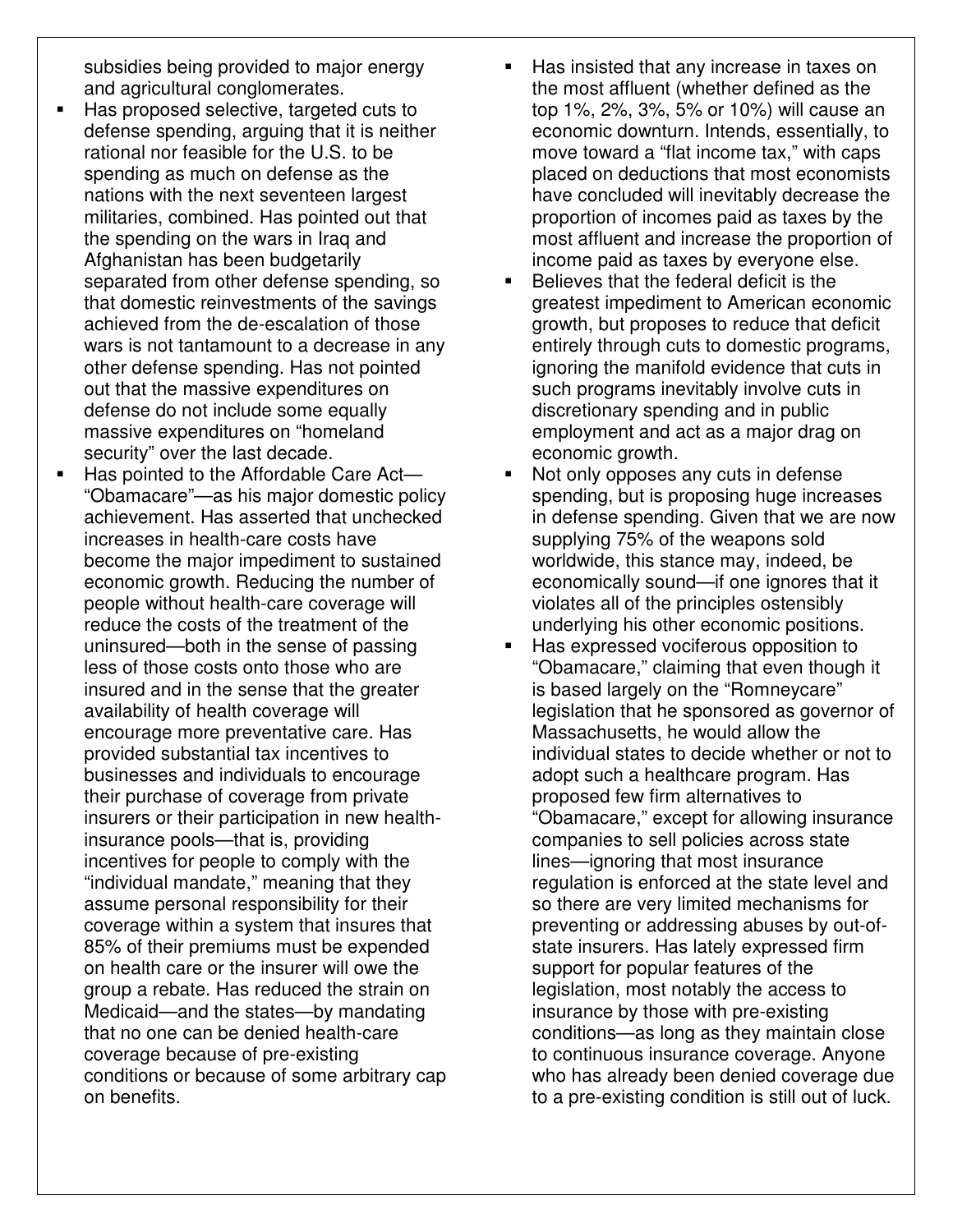## **Sherrod Brown**

- Has been rated the most progressive member of the U.S. Senate.
- Supports the expansion of federal grants to college and university students, the direct administration of federally insured student loans (instead of contracting with private banks to administer the loans), and innovative ways of expanding access to post-secondary education.
- Supports greater oversight and regulation of for-profit post-secondary education.
- Is very supportive of collective bargaining, for both private-sector and public-sector workers. Was one of the few national politicians who spoke out against Senate Bill 5, denouncing it as an unfair attack on public employees and describing it as a politically motivated measure disguised as fiscally required emergency legislation. Opposes right-to-work legislation as an attempt to undermine democratically selected unions.
- Supported the "auto bailout." Has focused on other legislation supportive of manufacturing: has supported the creation of the thirty business incubators currently operating in Ohio; has supported efforts to match workforce training to regional economic needs and opportunities; has supported funding for maintaining and improving our infrastructure; has vigorously supported the strict enforcement of trade agreements to insure that American firms are not competing at any disadvantage internationally; and has been a very vocal proponent of expanding American exports.
- While supporting continued fossil-fuel production in Ohio, has taken a leading role in providing support for the development of "green" industries in Ohio, especially those related to solar and wind energy.
- Has supported the Affordable Care Act as both a fiscally necessary and ethically sound legislation. Has pledged to protect Medicare and Social Security in both the

## **Josh Mandel**

- Has devoted two-thirds of the "issues" section of his campaign webpage to the reduction of federal spending, pledging to vote consistently to balance the federal budget by reducing spending and reducing borrowing. Supports a balanced budget amendment that would immediately force the federal government to reduce outlays to the level of revenues. Has offered no details on what programs would be slashed to achieve these economies, but has been adamant in opposing any increases in taxes, targeted or not.
- Likewise, has tabulated the increases in federal spending, federal borrowing, and federal deficits since Sherrod Brown was first elected to Congress in 1992, and without referencing any of the votes that Brown has taken, has, in effect, attributed all of that "waste" to Brown.
- Advocates a "flat income tax," which would mean that everyone would pay the same percentage of their income in federal tax. Has argued that because such a tax system would be "simpler," it would also be "fairer." (Most economists would argue the opposite—that such a tax in regressive, impacting low-income taxpayers much more than high-income taxpayers.)
- **EXEC** Likewise, has argued that because regulations on business are "complicated," most of them should be eliminated and the "free-enterprise system" should be allowed to regulate naturally the decisions that businesses make.
- Opposed the "auto bailout." Has focused on those workers in the auto industry whose jobs were not saved by the bailout—in particular, non-unionized workers.
- Has asserted that oil and gas exploration should be encouraged for the sake of "energy independence." Has vowed to protect air and water quality while also saying that companies need to be freed from costly and environmental oversight.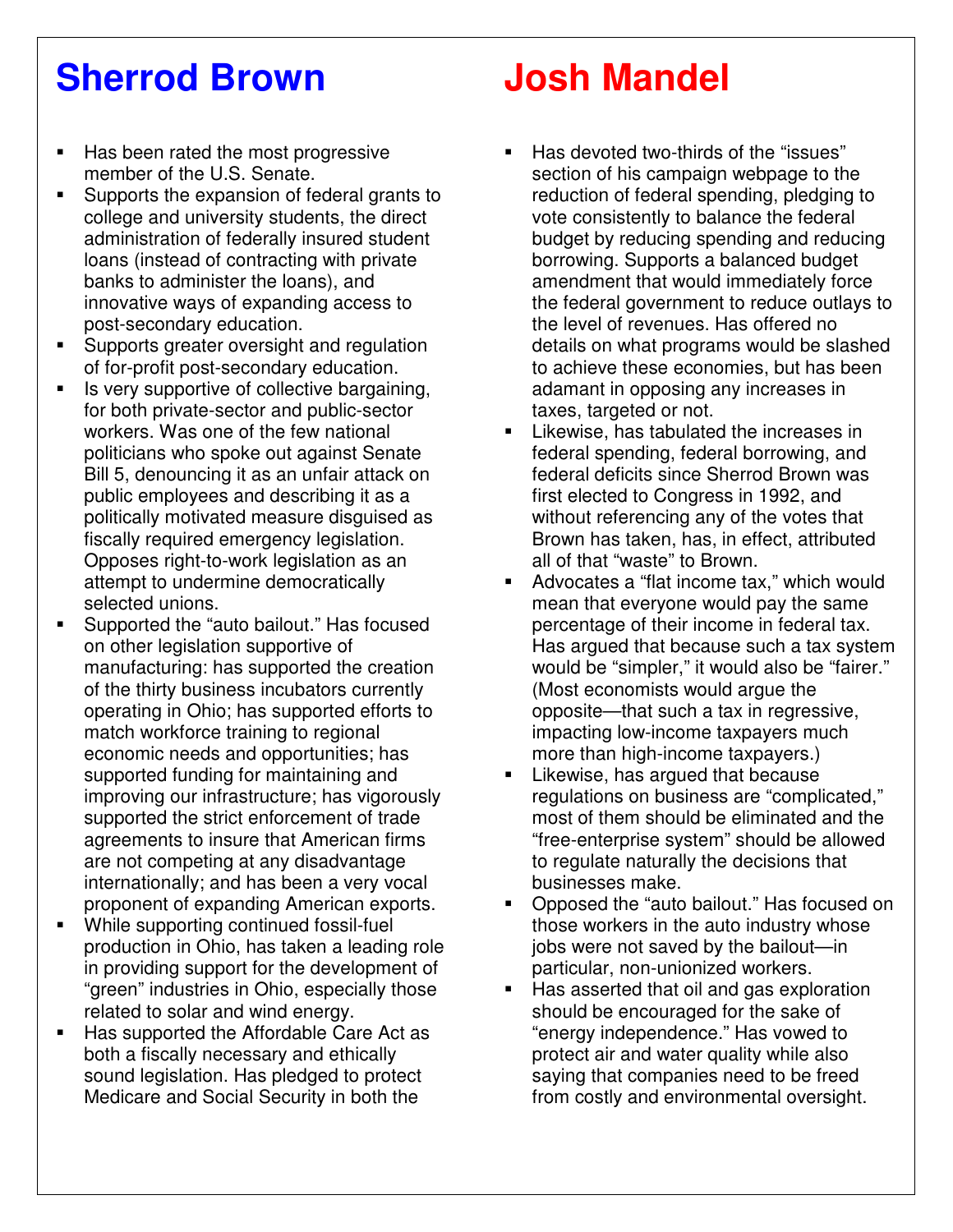near and the long term.

■ Has sponsored legislation that supports family-owned farms and increased access to electronic and other new technologies in rural areas. In 2008, was named the legislator of the year by the National Corn Growers Association for his work on the ACRE program.

## **Sharen Neuhardt**

- **Supports increased access to quality** education, from early childhood education to higher education.
- Advocates reform of "no child left behind," arguing that its assessment measures are too inflexible to be effective.
- Will support innovative pedagogy in math, sciences, and technology, and will work to improve and expand vocational education for those high school students not choosing to pursue post-secondary educations.
- Has stressed the need to make college a more affordable option for a larger number of students, expanding existing grant programs and insuring that student loans are offered at the lowest rates available.
- **Supports collective bargaining for workers** in both the private and the public sectors. Opposed Senate Bill 5.
- Supports the revitalization of U.S. manufacturing through an emphasis on new technologies and industries, in particular "green" industries. Advocates the revision of trade agreements to insure that U.S. companies can compete fairly and increase exports. Supports additional investments in improved infrastructure and additional tax credits for research and development aimed at generating innovations from small businesses.
- Supports sustaining Social Security and Medicare in their current forms. Likewise, supports the Affordable Care Act, but believes that ongoing adjustments can be made to some of its provisions.

 Opposes unions. Supports "right to work" and other measures that would make unions ineffective. Believes that publicsector unions should be prohibited by law, and supported Senate Bill 5.

### **Mike Turner**

- Has nothing on the issues pages of his campaign website related to education.
- Opposes collective bargaining, especially for public-sector workers. Supported Senate Bill 5, and supports "right to work" legislation in Ohio and elsewhere.
- Did not support the 'auto bailout." Like Mandel, has focused on the jobs that were not saved by the "bailout," especially among non-unionized workers.
- **Supports the enforcement of the "fair trade"** clauses in our trade agreements.
- Supports continued and additional funding for research and development projects undertaken at the Wright-Paterson Air Force Base.
- Adamantly opposes the Affordable Care Act, but just as adamantly vows to protect Social Security in its current form—that is, to oppose any privatization of it. Touts his support of legislation that has added prescription-drug coverage and other benefits to Medicare, but does not indicate whether he will support GOP proposals to "transform" Medicare.
- Does not indicate whether he would support deep cuts in domestic programs to reduce the federal deficit, but does focus broadly on needed reductions in "wasteful" spending
- **Supports the development of alternative** energy sources. But also supports accelerated exploitation of America's fossil fuel resources, including opening restricted public lands to drilling and mining.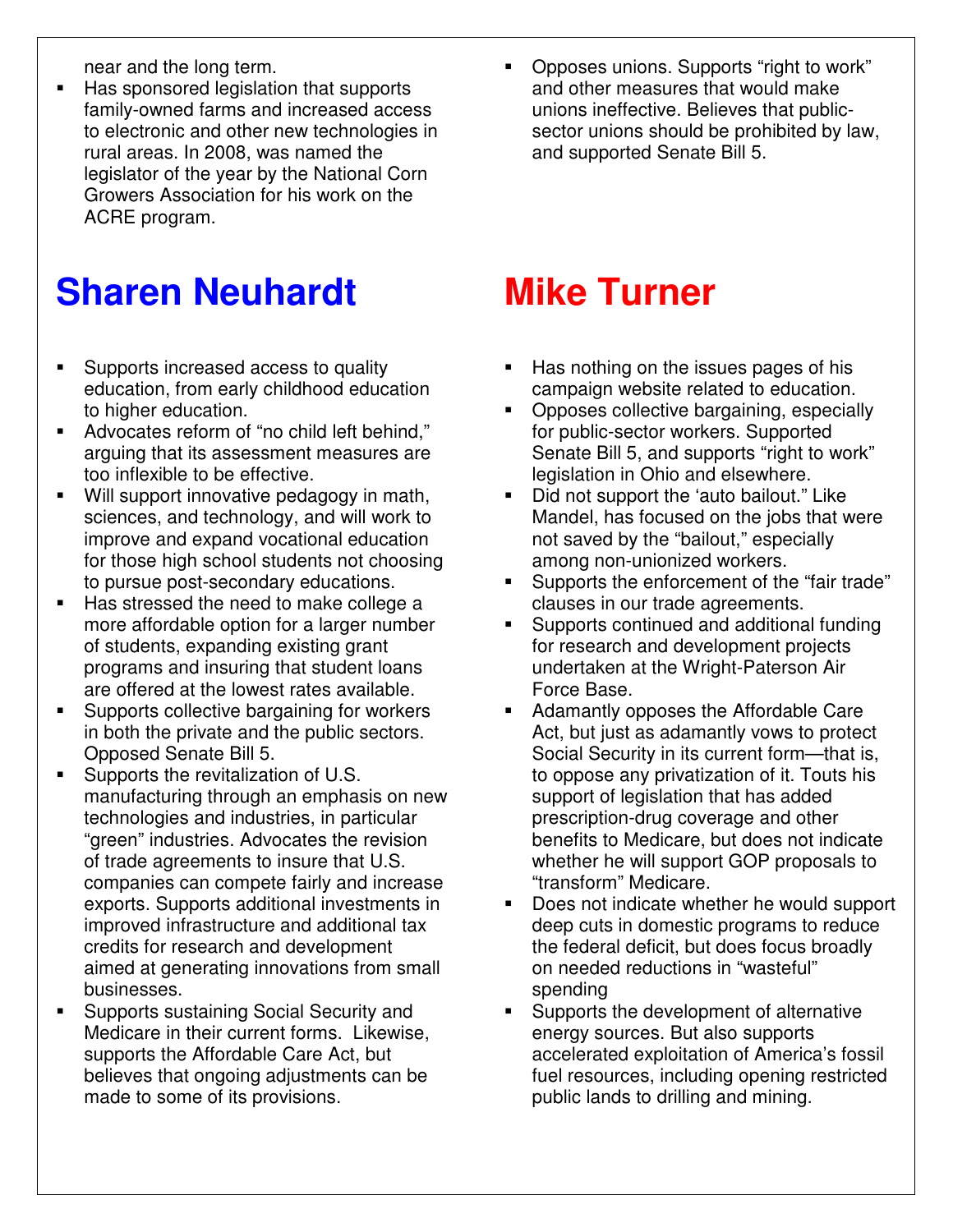# When elections are fair, THE PEOPLE WIN. ote YES on 2.

Voters First's proposal will create an Independent Citizens Commission. Politicians, lobbyists and political insiders are prohibited from serving on the commission. The Commission's work will be open and it will be accountable to the public. The Commission will empower voters to choose their politicians instead of politicians picking their voters.

- **Citizens, Not Politicians.** Instead of the current procedures (in which politicians draw district boundaries that unfairly favor their own party and/or protect incumbents), a 12 member Citizens Commission will create the districts. Any member of the public can submit a plan for consideration.
- **Openness and Transparency.** All meetings, records, communications and draft plans of the Commission must be open to the public. No more backroom deals.
- **Balance and Impartiality.** The Citizens Commission will include equal numbers of Republicans, Democrats and independents, and the approval of at least seven of the twelve members of the commission will be required for the adoption of any plan. This will ensure that the final plan fairly represents all Ohioans, not just those currently in power.
- **Community Representation.** Districts will be created that are geographically compact, and which minimize the division of counties, townships, municipalities and wards between different districts.
- **Accountability & Competitive Districts.** Politically balanced districts will be created, rather than "safe districts" which make it difficult or impossible for voters to hold elected officials accountable.
- **Fairness.** To the greatest extent possible, the share of districts leaning toward a party will reflect the political preferences of the voters of Ohio.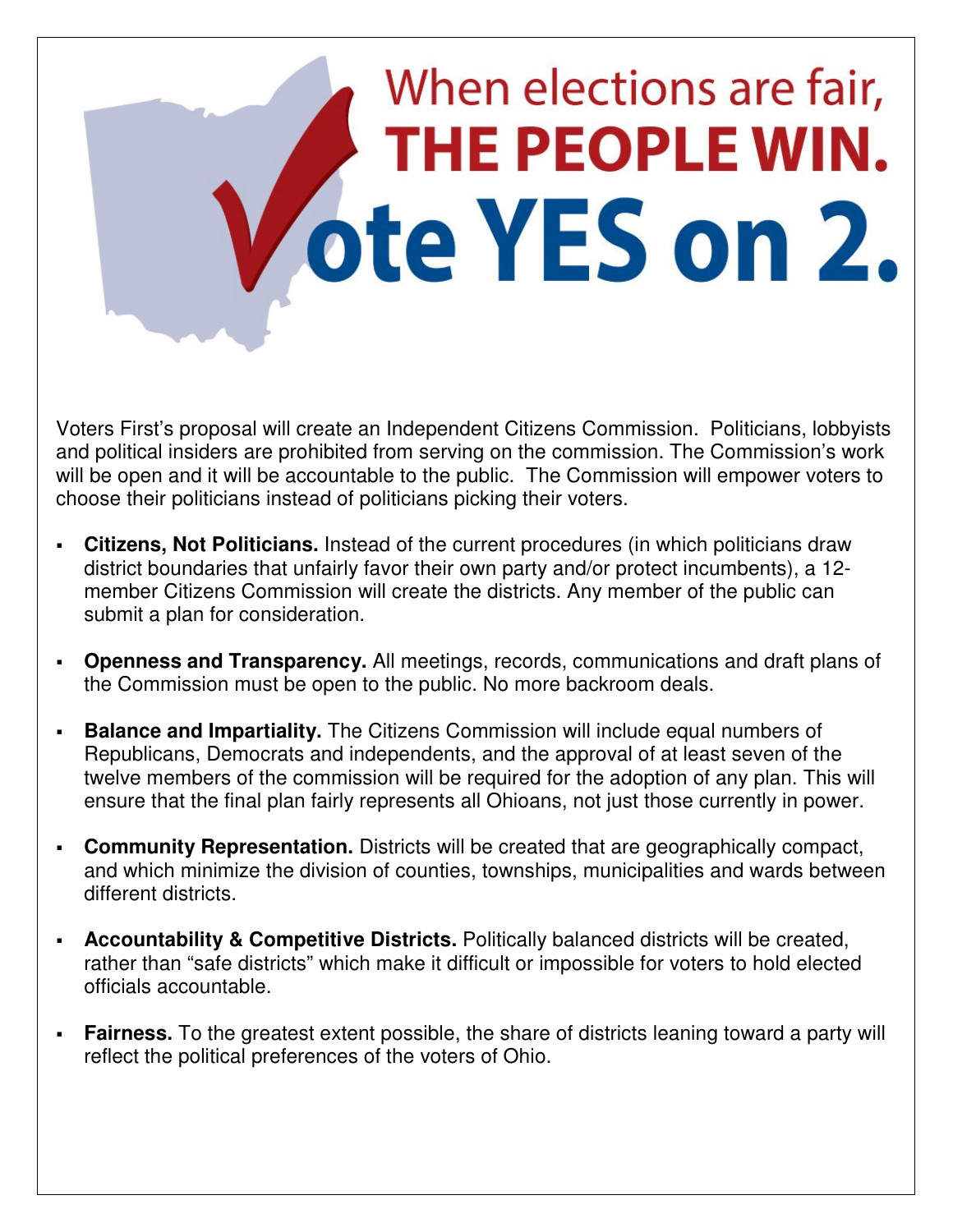## When elections are fair, THE PEOPLE WIN. ote YES on 2.

### **Sample Letter to an Editor**

I am writing to encourage your readers to vote "Yes" on Issue 2. Issue 2 is the proposal to amend the Ohio Constitution to provide for the non-partisan drawing of legislative districts.

There are a number of common-sense reasons for supporting this legislation:

- 1. As much as possible, it will take the politics out of redistricting. The decisions will be made by a panel of citizens equally divided between the major parties and representing as many constituencies as possible among Ohio voters.
- 2. As much as possible, districts will be drawn along county lines or along natural boundaries, eliminating districts that resemble ink blots and reducing the confusion that such districts create for voters.
- 3. As much as possible, the districts will be politically competitive, insuring that if one party achieves a strong majority in either or both houses of the legislature, that political power will reflect the strength of the party's ideas, rather than simply its ability to shape districts to maintain its own political advantage.
- 4. Because districts are redefined every ten years, the party that happens to achieve a majority in a census year has the power to largely determine election results for the next decade. Because House members at the federal and state level stand for re-election every two years, it is simply undemocratic for one election to largely determine the results of the next five elections.
- 5. Lastly, competitive elections are the best way to encourage greater voter turnout, and both parties should agree that higher participation in our democratic process makes both our state and our nation much stronger.

Vote "Yes" on Issue 2 to insure that your vote and every vote truly matters.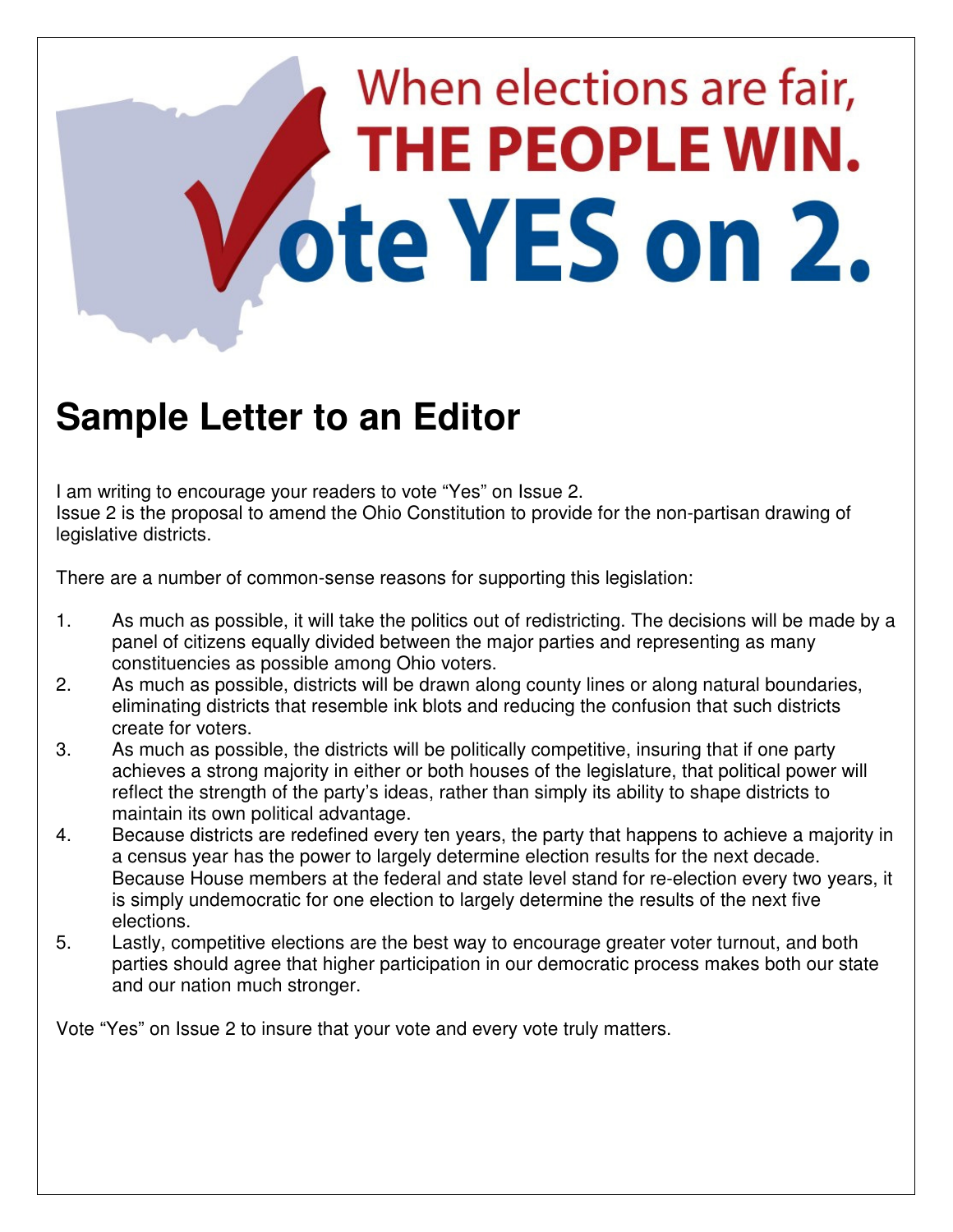

#### **A "toolkit" on Issue 2 is available at the website of the Ohio Conference of AAUP**

**[http://www.ocaaup.org/gov-relations/sb5.aspx].** 

**It includes:** 

Voters First Website Highlights of the Amendment Full Text of the Amendment Frequently Asked Questions Legal Scholars Defend Judges Role in Issue 2 How Commission Members are Chosen & Eligibility Requirements

Printable Vote Yes on Issue 2 Image Printable "Scrub Off" Flyer "This Year It's Yes on 2" Bumper Sticker Talking Points for Letters to the Editor Sample Letter to the Editor Printable Literature Piece